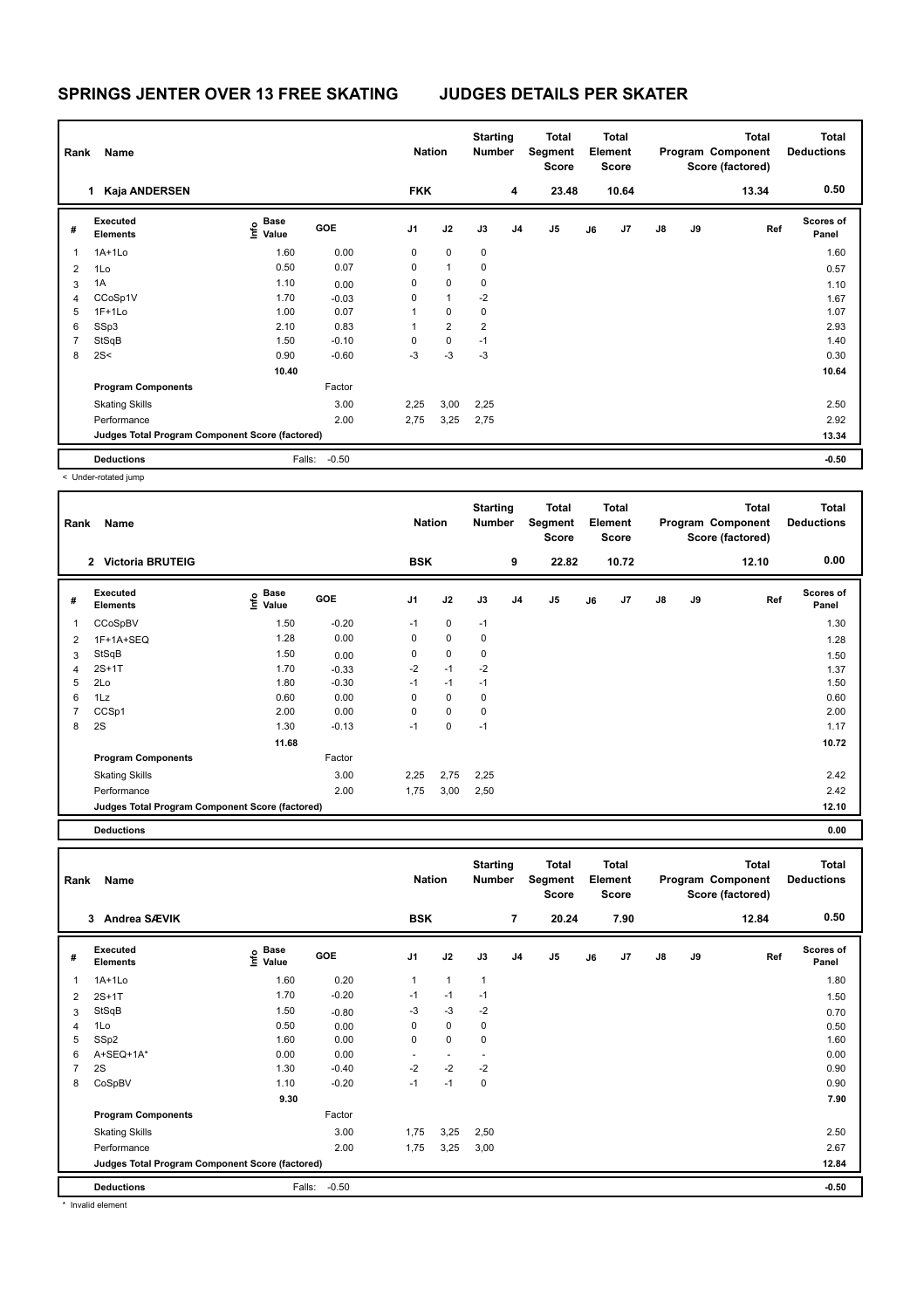| Rank | <b>Name</b>                                     |                                           |         | <b>Nation</b> |             | <b>Starting</b><br>Number |                | <b>Total</b><br>Segment<br><b>Score</b> |    | <b>Total</b><br>Element<br><b>Score</b> |               |    | <b>Total</b><br>Program Component<br>Score (factored) | <b>Total</b><br><b>Deductions</b> |
|------|-------------------------------------------------|-------------------------------------------|---------|---------------|-------------|---------------------------|----------------|-----------------------------------------|----|-----------------------------------------|---------------|----|-------------------------------------------------------|-----------------------------------|
|      | <b>Mille Marie WOLD ASKER</b><br>4              |                                           |         | <b>AKK</b>    |             |                           | 1              | 19.14                                   |    | 8.56                                    |               |    | 10.58                                                 | 0.00                              |
| #    | Executed<br><b>Elements</b>                     | $\frac{e}{E}$ Base<br>$\frac{E}{E}$ Value | GOE     | J1            | J2          | J3                        | J <sub>4</sub> | J <sub>5</sub>                          | J6 | J7                                      | $\mathsf{J}8$ | J9 | Ref                                                   | Scores of<br>Panel                |
| 1    | 1Lz+1A+SEQ                                      | 1.36                                      | $-0.20$ | $-1$          | $-1$        | $-1$                      |                |                                         |    |                                         |               |    |                                                       | 1.16                              |
| 2    | 1F                                              | 0.50                                      | 0.00    | 0             | $\mathbf 0$ | 0                         |                |                                         |    |                                         |               |    |                                                       | 0.50                              |
| 3    | SSp1                                            | 1.30                                      | 0.00    | 0             | $\pmb{0}$   | 0                         |                |                                         |    |                                         |               |    |                                                       | 1.30                              |
| 4    | 2Lo<                                            | 1.30                                      | $-0.90$ | $-3$          | $-3$        | $-3$                      |                |                                         |    |                                         |               |    |                                                       | 0.40                              |
| 5    | $1F+1Lo$                                        | 1.00                                      | 0.00    | 0             | $\mathbf 0$ | 0                         |                |                                         |    |                                         |               |    |                                                       | 1.00                              |
| 6    | 1A                                              | 1.10                                      | 0.00    | 0             | $\mathbf 0$ | 0                         |                |                                         |    |                                         |               |    |                                                       | 1.10                              |
| 7    | StSqB                                           | 1.50                                      | $-0.40$ | $-1$          | $-2$        | $-1$                      |                |                                         |    |                                         |               |    |                                                       | 1.10                              |
| 8    | CCoSp1                                          | 2.00                                      | 0.00    | 0             | $\mathbf 0$ | 0                         |                |                                         |    |                                         |               |    |                                                       | 2.00                              |
|      |                                                 | 10.06                                     |         |               |             |                           |                |                                         |    |                                         |               |    |                                                       | 8.56                              |
|      | <b>Program Components</b>                       |                                           | Factor  |               |             |                           |                |                                         |    |                                         |               |    |                                                       |                                   |
|      | <b>Skating Skills</b>                           |                                           | 3.00    | 2,00          | 2,25        | 2,00                      |                |                                         |    |                                         |               |    |                                                       | 2.08                              |
|      | Performance                                     |                                           | 2.00    | 1,75          | 2,50        | 2,25                      |                |                                         |    |                                         |               |    |                                                       | 2.17                              |
|      | Judges Total Program Component Score (factored) |                                           |         |               |             |                           |                |                                         |    |                                         |               |    |                                                       | 10.58                             |
|      | <b>Deductions</b>                               |                                           |         |               |             |                           |                |                                         |    |                                         |               |    |                                                       | 0.00                              |

< Under-rotated jump ! Not clear edge

| Rank           | Name                                            |                              |             |            | <b>Nation</b>  |             | <b>Starting</b><br><b>Number</b> |              | Total<br>Segment<br>Score |    | <b>Total</b><br>Element<br><b>Score</b> |               |    | <b>Total</b><br>Program Component<br>Score (factored) | Total<br><b>Deductions</b> |
|----------------|-------------------------------------------------|------------------------------|-------------|------------|----------------|-------------|----------------------------------|--------------|---------------------------|----|-----------------------------------------|---------------|----|-------------------------------------------------------|----------------------------|
|                | Linnea Marie JØRGENSEN<br>5                     |                              |             |            | <b>TIN</b>     |             |                                  | $\mathbf{2}$ | 18.68                     |    | 7.78                                    |               |    | 10.90                                                 | 0.00                       |
| #              | Executed<br><b>Elements</b>                     | e <sup>Base</sup><br>⊆ Value | <b>Base</b> | <b>GOE</b> | J <sub>1</sub> | J2          | J3                               | J4           | J <sub>5</sub>            | J6 | J7                                      | $\mathsf{J}8$ | J9 | Ref                                                   | <b>Scores of</b><br>Panel  |
| 1              | 2S                                              |                              | 1.30        | $-0.33$    | $-2$           | $-1$        | $-2$                             |              |                           |    |                                         |               |    |                                                       | 0.97                       |
| 2              | $1A+1T$                                         |                              | 1.50        | $-0.40$    | $-2$           | $-2$        | $-2$                             |              |                           |    |                                         |               |    |                                                       | 1.10                       |
| 3              | SSp1                                            |                              | 1.30        | $-0.30$    | $-1$           | $-1$        | $-1$                             |              |                           |    |                                         |               |    |                                                       | 1.00                       |
| $\overline{4}$ | 1A+SEQ+1T*                                      | $\star$                      | 0.88        | $-0.47$    | $-3$           | $-2$        | $-2$                             |              |                           |    |                                         |               |    |                                                       | 0.41                       |
| 5              | 1F                                              |                              | 0.50        | 0.00       | 0              | $\mathbf 0$ | 0                                |              |                           |    |                                         |               |    |                                                       | 0.50                       |
| 6              | CCoSp1                                          |                              | 2.00        | 0.00       | 0              | $\mathbf 0$ | 0                                |              |                           |    |                                         |               |    |                                                       | 2.00                       |
| $\overline{7}$ | StSqB                                           |                              | 1.50        | $-0.30$    | $-1$           | $-1$        | $-1$                             |              |                           |    |                                         |               |    |                                                       | 1.20                       |
| 8              | 1Lz                                             |                              | 0.60        | 0.00       | 0              | $\mathbf 0$ | 0                                |              |                           |    |                                         |               |    |                                                       | 0.60                       |
|                |                                                 |                              | 9.58        |            |                |             |                                  |              |                           |    |                                         |               |    |                                                       | 7.78                       |
|                | <b>Program Components</b>                       |                              |             | Factor     |                |             |                                  |              |                           |    |                                         |               |    |                                                       |                            |
|                | <b>Skating Skills</b>                           |                              |             | 3.00       | 2,00           | 2,50        | 1,75                             |              |                           |    |                                         |               |    |                                                       | 2.08                       |
|                | Performance                                     |                              |             | 2.00       | 2,25           | 2,75        | 2,00                             |              |                           |    |                                         |               |    |                                                       | 2.33                       |
|                | Judges Total Program Component Score (factored) |                              |             |            |                |             |                                  |              |                           |    |                                         |               |    |                                                       | 10.90                      |
|                | <b>Deductions</b>                               |                              |             |            |                |             |                                  |              |                           |    |                                         |               |    |                                                       | 0.00                       |

\* Invalid element

| Rank           | Name                                            |                                   |         | <b>Nation</b>  |                | <b>Starting</b><br>Number |                | Total<br>Segment<br><b>Score</b> |    | <b>Total</b><br>Element<br><b>Score</b> |               |    | <b>Total</b><br>Program Component<br>Score (factored) | Total<br><b>Deductions</b> |
|----------------|-------------------------------------------------|-----------------------------------|---------|----------------|----------------|---------------------------|----------------|----------------------------------|----|-----------------------------------------|---------------|----|-------------------------------------------------------|----------------------------|
|                | 6 Tiril SPILDE                                  |                                   |         | <b>GKK</b>     |                |                           | 10             | 18.34                            |    | 6.34                                    |               |    | 12.50                                                 | 0.50                       |
| #              | Executed<br><b>Elements</b>                     | <b>Base</b><br>$\frac{6}{5}$ Base | GOE     | J <sub>1</sub> | J2             | J3                        | J <sub>4</sub> | J <sub>5</sub>                   | J6 | J7                                      | $\mathsf{J}8$ | J9 | Ref                                                   | <b>Scores of</b><br>Panel  |
| 1              | 1Lze+1Lo                                        | 1.00                              | $-0.20$ | $-2$           | $-2$           | $-2$                      |                |                                  |    |                                         |               |    |                                                       | 0.80                       |
| 2              | 1A                                              | 1.10                              | $-0.33$ | $-2$           | $-1$           | $-2$                      |                |                                  |    |                                         |               |    |                                                       | 0.77                       |
| 3              | CoSp                                            | 0.00                              | 0.00    | ٠              | $\overline{a}$ | ٠                         |                |                                  |    |                                         |               |    |                                                       | 0.00                       |
| 4              | 2Lo<                                            | 1.30                              | $-0.90$ | $-3$           | $-3$           | $-3$                      |                |                                  |    |                                         |               |    |                                                       | 0.40                       |
| 5              | StSqB                                           | 1.50                              | $-0.20$ | $-1$           | $\mathbf 0$    | $-1$                      |                |                                  |    |                                         |               |    |                                                       | 1.30                       |
| 6              | $1F+1Lo$                                        | 1.00                              | 0.00    | 0              | $\mathbf 0$    | 0                         |                |                                  |    |                                         |               |    |                                                       | 1.00                       |
| $\overline{7}$ | 1A                                              | 1.10                              | $-0.33$ | $-1$           | $-2$           | $-2$                      |                |                                  |    |                                         |               |    |                                                       | 0.77                       |
| 8              | SSp1                                            | 1.30                              | 0.00    | 0              | $\pmb{0}$      | 0                         |                |                                  |    |                                         |               |    |                                                       | 1.30                       |
|                |                                                 | 8.30                              |         |                |                |                           |                |                                  |    |                                         |               |    |                                                       | 6.34                       |
|                | <b>Program Components</b>                       |                                   | Factor  |                |                |                           |                |                                  |    |                                         |               |    |                                                       |                            |
|                | <b>Skating Skills</b>                           |                                   | 3.00    | 2,00           | 3,25           | 2,25                      |                |                                  |    |                                         |               |    |                                                       | 2.50                       |
|                | Performance                                     |                                   | 2.00    | 1,75           | 3,50           | 2,25                      |                |                                  |    |                                         |               |    |                                                       | 2.50                       |
|                | Judges Total Program Component Score (factored) |                                   |         |                |                |                           |                |                                  |    |                                         |               |    |                                                       | 12.50                      |
|                | <b>Deductions</b>                               | Falls:                            | $-0.50$ |                |                |                           |                |                                  |    |                                         |               |    |                                                       | $-0.50$                    |

< Under-rotated jump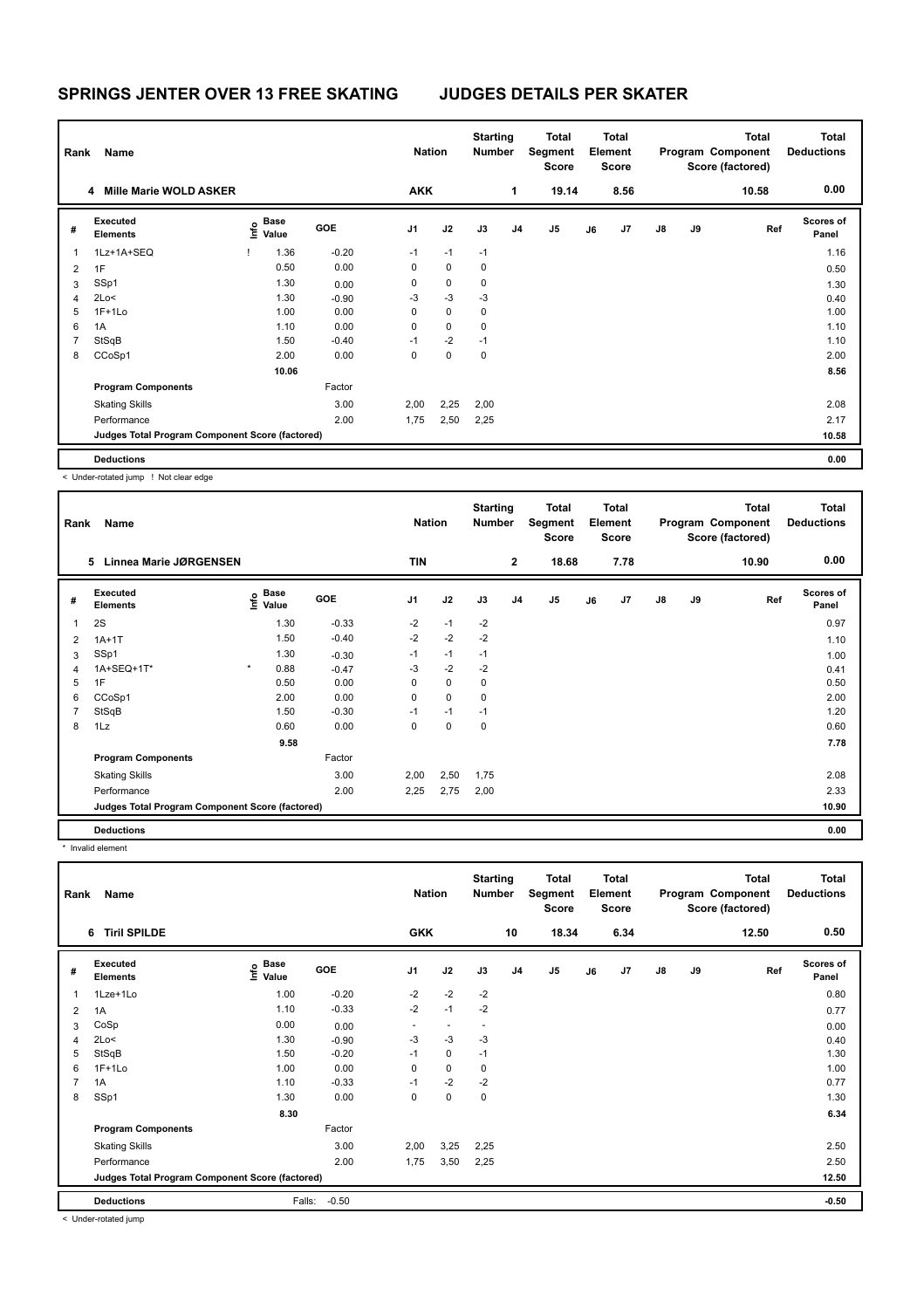| Rank | <b>Name</b>                                     |                                           |            | <b>Nation</b>            |             | <b>Starting</b><br><b>Number</b> |                | Total<br>Segment<br><b>Score</b> |    | Total<br>Element<br><b>Score</b> |               |    | <b>Total</b><br>Program Component<br>Score (factored) | <b>Total</b><br><b>Deductions</b> |
|------|-------------------------------------------------|-------------------------------------------|------------|--------------------------|-------------|----------------------------------|----------------|----------------------------------|----|----------------------------------|---------------|----|-------------------------------------------------------|-----------------------------------|
|      | 7 Adele HOLBERG                                 |                                           |            | <b>FKK</b>               |             |                                  | 5              | 17.80                            |    | 6.20                             |               |    | 11.60                                                 | 0.00                              |
| #    | <b>Executed</b><br><b>Elements</b>              | $\frac{e}{E}$ Base<br>$\frac{E}{E}$ Value | <b>GOE</b> | J1                       | J2          | J3                               | J <sub>4</sub> | J5                               | J6 | J7                               | $\mathsf{J}8$ | J9 | Ref                                                   | <b>Scores of</b><br>Panel         |
| 1    | 1A                                              | 1.10                                      | 0.00       | 0                        | $\mathbf 0$ | $\mathbf 0$                      |                |                                  |    |                                  |               |    |                                                       | 1.10                              |
| 2    | 2S<                                             | 0.90                                      | $-0.60$    | $-3$                     | $-3$        | $-3$                             |                |                                  |    |                                  |               |    |                                                       | 0.30                              |
| 3    | CCoSpBV                                         | 1.50                                      | $-0.10$    | $-1$                     | $\mathbf 0$ | $\mathbf 0$                      |                |                                  |    |                                  |               |    |                                                       | 1.40                              |
| 4    | 2S<<                                            | 0.40                                      | $-0.30$    | $-3$                     | $-3$        | $-3$                             |                |                                  |    |                                  |               |    |                                                       | 0.10                              |
| 5    | StSqB                                           | 1.50                                      | $-0.30$    | $-1$                     | $-1$        | $-1$                             |                |                                  |    |                                  |               |    |                                                       | 1.20                              |
| 6    | 1A                                              | 1.10                                      | 0.00       | 0                        | $\mathbf 0$ | 0                                |                |                                  |    |                                  |               |    |                                                       | 1.10                              |
| 7    | $1F+1Lo$                                        | 1.00                                      | 0.00       | $\Omega$                 | $\mathbf 0$ | 0                                |                |                                  |    |                                  |               |    |                                                       | 1.00                              |
| 8    | CCSp                                            | 0.00                                      | 0.00       | $\overline{\phantom{0}}$ |             |                                  |                |                                  |    |                                  |               |    |                                                       | 0.00                              |
|      |                                                 | 7.50                                      |            |                          |             |                                  |                |                                  |    |                                  |               |    |                                                       | 6.20                              |
|      | <b>Program Components</b>                       |                                           | Factor     |                          |             |                                  |                |                                  |    |                                  |               |    |                                                       |                                   |
|      | <b>Skating Skills</b>                           |                                           | 3.00       | 2,00                     | 2,75        | 2,50                             |                |                                  |    |                                  |               |    |                                                       | 2.42                              |
|      | Performance                                     |                                           | 2.00       | 2,00                     | 2,00        | 2,50                             |                |                                  |    |                                  |               |    |                                                       | 2.17                              |
|      | Judges Total Program Component Score (factored) |                                           |            |                          |             |                                  |                |                                  |    |                                  |               |    |                                                       | 11.60                             |
|      | <b>Deductions</b>                               |                                           |            |                          |             |                                  |                |                                  |    |                                  |               |    |                                                       | 0.00                              |

< Under-rotated jump << Downgraded jump

| Rank           | Name                                            |                                  |         | <b>Nation</b> |             | <b>Starting</b><br><b>Number</b> |                | Total<br>Segment<br><b>Score</b> |    | <b>Total</b><br>Element<br><b>Score</b> |               |    | <b>Total</b><br>Program Component<br>Score (factored) | <b>Total</b><br><b>Deductions</b> |
|----------------|-------------------------------------------------|----------------------------------|---------|---------------|-------------|----------------------------------|----------------|----------------------------------|----|-----------------------------------------|---------------|----|-------------------------------------------------------|-----------------------------------|
|                | <b>Elin SCHIBBYE</b><br>8                       |                                  |         | OI            |             |                                  | 6              | 17.68                            |    | 7.60                                    |               |    | 10.58                                                 | 0.50                              |
| #              | Executed<br><b>Elements</b>                     | <b>Base</b><br>e Base<br>⊆ Value | GOE     | J1            | J2          | J3                               | J <sub>4</sub> | J <sub>5</sub>                   | J6 | J7                                      | $\mathsf{J}8$ | J9 | Ref                                                   | <b>Scores of</b><br>Panel         |
| $\mathbf{1}$   | 1A                                              | 1.10                             | $-0.60$ | $-3$          | $-3$        | $-3$                             |                |                                  |    |                                         |               |    |                                                       | 0.50                              |
| 2              | 2S<<                                            | 0.40                             | $-0.30$ | $-3$          | $-3$        | $-3$                             |                |                                  |    |                                         |               |    |                                                       | 0.10                              |
| 3              | SSp1                                            | 1.30                             | 0.33    | $\mathbf{1}$  | $\mathbf 0$ | $\mathbf{1}$                     |                |                                  |    |                                         |               |    |                                                       | 1.63                              |
| $\overline{4}$ | StSqB                                           | 1.50                             | $-0.20$ | $-1$          | $\mathbf 0$ | $-1$                             |                |                                  |    |                                         |               |    |                                                       | 1.30                              |
| 5              | 1A                                              | 1.10                             | $-0.20$ | $-1$          | $\mathbf 0$ | $-2$                             |                |                                  |    |                                         |               |    |                                                       | 0.90                              |
| 6              | 1Lz                                             | 0.60                             | $-0.03$ | $-1$          | $\mathbf 0$ | 0                                |                |                                  |    |                                         |               |    |                                                       | 0.57                              |
| 7              | $1$ Lo $+1$ Lo                                  | 1.00                             | 0.00    | 0             | $\mathbf 0$ | 0                                |                |                                  |    |                                         |               |    |                                                       | 1.00                              |
| 8              | CCoSp2V                                         | 2.00                             | $-0.40$ | $-1$          | $-2$        | $-1$                             |                |                                  |    |                                         |               |    |                                                       | 1.60                              |
|                |                                                 | 9.00                             |         |               |             |                                  |                |                                  |    |                                         |               |    |                                                       | 7.60                              |
|                | <b>Program Components</b>                       |                                  | Factor  |               |             |                                  |                |                                  |    |                                         |               |    |                                                       |                                   |
|                | <b>Skating Skills</b>                           |                                  | 3.00    | 1,75          | 2,50        | 2,00                             |                |                                  |    |                                         |               |    |                                                       | 2.08                              |
|                | Performance                                     |                                  | 2.00    | 1,50          | 2,75        | 2,25                             |                |                                  |    |                                         |               |    |                                                       | 2.17                              |
|                | Judges Total Program Component Score (factored) |                                  |         |               |             |                                  |                |                                  |    |                                         |               |    |                                                       | 10.58                             |
|                | <b>Deductions</b>                               | Falls:                           | $-0.50$ |               |             |                                  |                |                                  |    |                                         |               |    |                                                       | $-0.50$                           |

<< Downgraded jump

| Rank | Name                                            |                                  |            | <b>Nation</b>  |                          | <b>Starting</b><br><b>Number</b> |                | Total<br>Segment<br>Score |    | <b>Total</b><br>Element<br><b>Score</b> |               |    | <b>Total</b><br>Program Component<br>Score (factored) | <b>Total</b><br><b>Deductions</b> |
|------|-------------------------------------------------|----------------------------------|------------|----------------|--------------------------|----------------------------------|----------------|---------------------------|----|-----------------------------------------|---------------|----|-------------------------------------------------------|-----------------------------------|
|      | <b>Carly Camilla NILSEN</b><br>9                |                                  |            | OI             |                          |                                  | 11             | 17.32                     |    | 7.66                                    |               |    | 9.66                                                  | 0.00                              |
| #    | Executed<br><b>Elements</b>                     | <b>Base</b><br>e Base<br>⊆ Value | <b>GOE</b> | J <sub>1</sub> | J2                       | J3                               | J <sub>4</sub> | J <sub>5</sub>            | J6 | J7                                      | $\mathsf{J}8$ | J9 | Ref                                                   | <b>Scores of</b><br>Panel         |
| 1    | LSpB                                            | 1.20                             | $-0.40$    | $-2$           | $-1$                     | $-1$                             |                |                           |    |                                         |               |    |                                                       | 0.80                              |
| 2    | StSqB                                           | 1.50                             | $-0.40$    | $-1$           | $-2$                     | $-1$                             |                |                           |    |                                         |               |    |                                                       | 1.10                              |
| 3    | $1A+1Lo$                                        | 1.60                             | 0.00       | $\mathbf 0$    | $\mathbf 0$              | $\pmb{0}$                        |                |                           |    |                                         |               |    |                                                       | 1.60                              |
| 4    | 2S                                              | 1.30                             | $-0.07$    | 0              | $-1$                     | 0                                |                |                           |    |                                         |               |    |                                                       | 1.23                              |
| 5    | 2T<<                                            | 0.40                             | $-0.23$    | $-2$           | $-2$                     | -3                               |                |                           |    |                                         |               |    |                                                       | 0.17                              |
| 6    | CCoSp                                           | 0.00                             | 0.00       | ٠              | $\overline{\phantom{a}}$ | -                                |                |                           |    |                                         |               |    |                                                       | 0.00                              |
|      | $2S+1Lo$                                        | 1.80                             | $-0.07$    | 0              | 0                        | $-1$                             |                |                           |    |                                         |               |    |                                                       | 1.73                              |
| 8    | 1A                                              | 1.10                             | $-0.07$    | $-1$           | $\mathbf 0$              | $\mathbf 0$                      |                |                           |    |                                         |               |    |                                                       | 1.03                              |
|      |                                                 | 8.90                             |            |                |                          |                                  |                |                           |    |                                         |               |    |                                                       | 7.66                              |
|      | <b>Program Components</b>                       |                                  | Factor     |                |                          |                                  |                |                           |    |                                         |               |    |                                                       |                                   |
|      | <b>Skating Skills</b>                           |                                  | 3.00       | 1,75           | 2,25                     | 2,00                             |                |                           |    |                                         |               |    |                                                       | 2.00                              |
|      | Performance                                     |                                  | 2.00       | 1,75           | 2,00                     | 1,75                             |                |                           |    |                                         |               |    |                                                       | 1.83                              |
|      | Judges Total Program Component Score (factored) |                                  |            |                |                          |                                  |                |                           |    |                                         |               |    |                                                       | 9.66                              |
|      | <b>Deductions</b>                               |                                  |            |                |                          |                                  |                |                           |    |                                         |               |    |                                                       | 0.00                              |

<< Downgraded jump